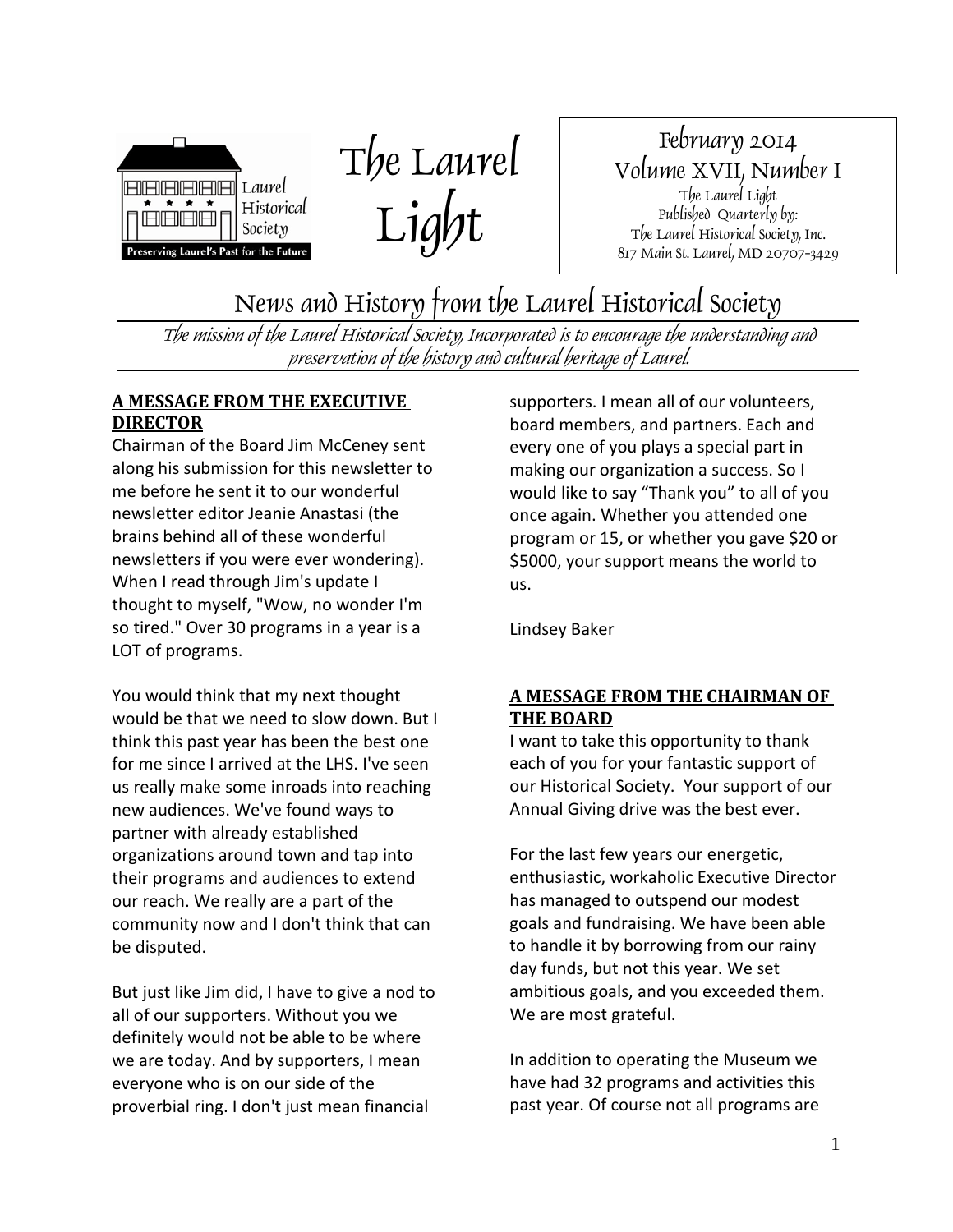geared toward our supporters. Our mission encompasses everyone; young and old. We had grand openings, stories, house tours, walks, edit-a-thons, lectures, tastings, haunted tours, singing, science explorations, reenactments, wine tastings, kids events, programs in Spanish and more! What a year! We just want to say "Thank you" for providing the resources for us to carry out these programs.

#### Jim McCeney

p.s. Be sure to come to the Museum to visit "Lost and Found Laurel."

#### **BOARD MEETING SCHEDULE**

LHS Board meetings are held the  $4<sup>th</sup>$ Thursday of each January, April, July, and October. The next meeting is April 24, 2014. Members are welcome to attend. They are held in the Pool Meeting Room at 7:30 PM.

#### **A MESSAGE FROM THE PRESIDENT**

It is with great pride and some sadness that I write my last submission as President of the Laurel Historical Society. It has been an exciting and humbling five years. I remember the day very clearly when I was asked to serve. I remember thinking of all of the presidents that had come before me. What big shoes I would have to fill. I thought of the hard work and sweat equity, quite literally, that many past presidents endured. I knew, with great certainty, that I would not have to endure as much, because we had Lindsey, the Executive Director extraordinaire. I also knew I had a cohesive Board with a Chairman that would guide me through my term (I didn't realize it would turn into longer then a two year term), an Executive

Committee that was open-minded and willing to work and very strong Chairwomen to move us along. I also knew there was a membership who cared, truly loved our fair city and the history that came before us. That we are a group of like-minded people that wanted to preserve our past while helping to shape our future. Therefore, I had no real trepidation saying "yes."

What a five years it has been! So much has happened. We've "lost some Laurel" and "found some Laurel" for certain. That is exactly why the new exhibit is one of my favorites. The commerce and community of Laurel is what my family was originally drawn to and what allowed us to make this our home. I sometimes forget that I'm actually from Philadelphia and that we moved to Beltsville when my father was stationed here. Laurel has become my home. It has adopted my family and I and has helped me weather many storms. My mother fell instantly in love the day she came, at Len Geary's suggestion, to look at 512 Main Street, a property she purchased for her growing business. She spent everyday afterward believing in her heart and telling anyone that would listen, why this place was worth fighting for. And we weren't even from "these parts." I feel part of something greater than myself when I walk down Main Street or when I walk through the neighborhood. Thank you for welcoming me with open arms, for listening to my ideas and for the honor and the privilege of serving this great organization. Laurel is worth preserving.

Yours in Preservation,

Jhanna Levin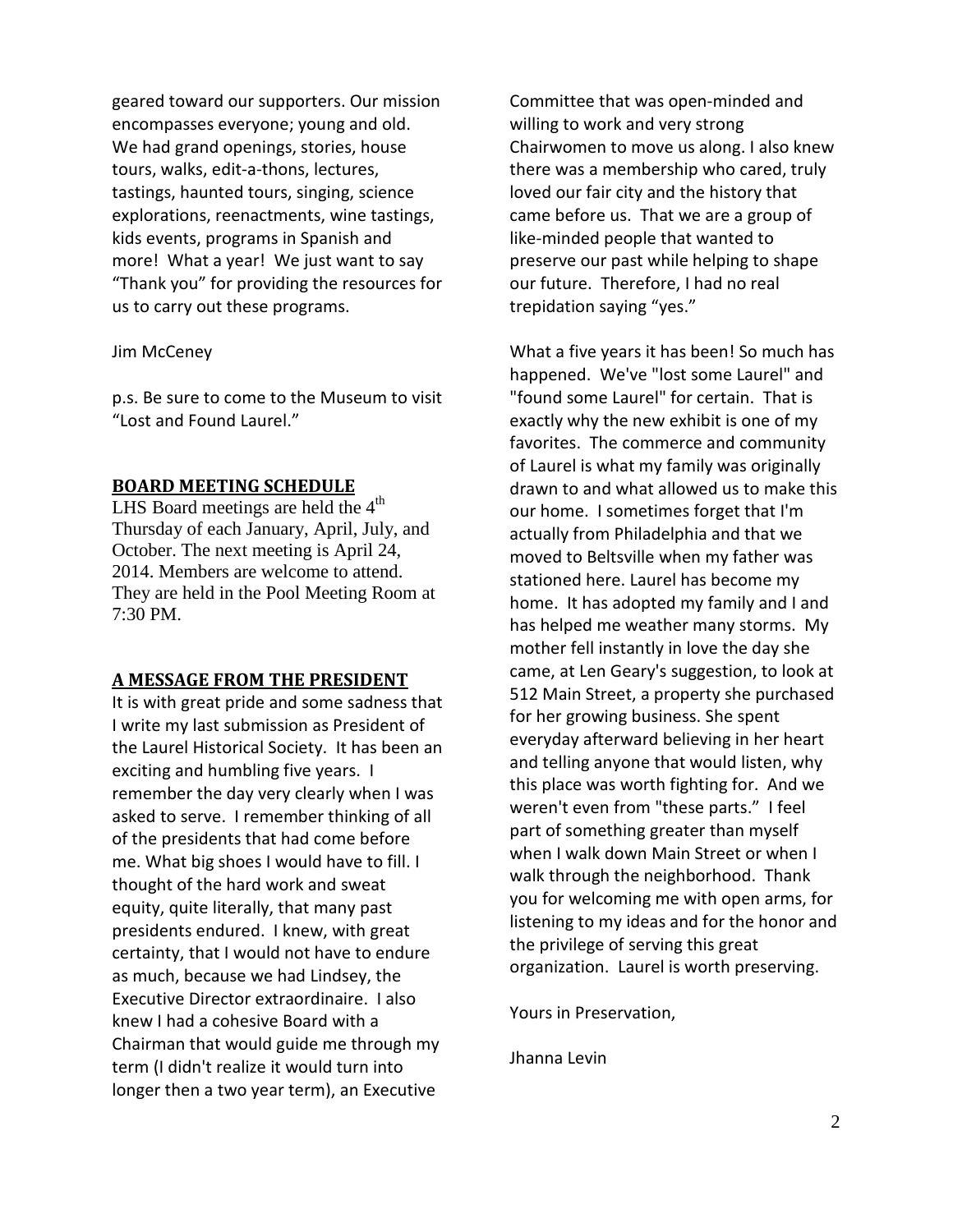LEVELS OF GIVING contributions from The Laurel Historical Society depends upon the generosity of our donors to complete its mission of "Preserving Laurel's Past for the Future." In an effort to recognize and thank our contributors, we are doing our annual publication of names and donation levels. Without all of you, we would not be able to continue the work of the Society. **We want to know of**  January 1, 2013 to DECEMBER 31, 2013 **any errors, misspellings or omissions. Please contact Lindsey Baker by email director@laurelhistoricalsociety.org or by mail, 817 Main Street, Laurel, MD 20707.**

The Society would like to thank the following donors for their support in the form of contributions, sponsorships and advertisements:

#### *\$1-99 Main Street Magnates*

Mr. and Mrs. Ronald Able All Breed Pet Grooming Mr. and Mrs. Nate Allen Ms. Lindsey Baker Mr. Warren Baker Ms. Ruth Barton Ms. Cathie Beamer Ms. Patricia Ann Bell Bethany Community Church Mr. and Mrs. Daniel Betman Mr. and Mrs. Scott Birdsong Mr. and Mrs. Frederick Bishop Mr. and Mrs. Jeffery Blitz Mr. and Mrs. Reinhard Borchardt Bormel, Grice, & Huyett, P.A. Ms. Muriel Bradley Mr. and Mrs. John Brinton Mr. and Mrs. C. P. Brothers Ms. LeEllen Brown Ms. Linda Brown Mr. and Mrs. Donald Bulla Ms. Leslie Cain Ms. Carmen Carmancho

Chenault Insurance Services Mr. and Mrs. Thomas Clark CopyCat Cakes Mr. and Mrs. Robert Cook Ms. Donna Crary Ms. Bonnie Cronkhite Mr. and Mrs. Joseph Crook Mr. and Mrs. Richard Cusick Mr. and Mrs. Donald Dalphonse Mr. Martin Dambrauskas Danneman's Auto Service Mr. Edward Dawson Mr. Thomas Dernoga Mr. and Mrs. Finly DoCarmo Donaldson Funeral Home Ms. Louise Donaldson Double Dipper Downs Law Firm Mr. and Mrs. James Driskell Ms. Cheryl Dyer Mr. and Mrs. Wayne Dzwonchyk Mr. and Mrs. Stephen Edmonds Ms. Patricia Ellicott Ms. Jacqueline Ellington Mr. and Mrs. Leo Emery Mr. and Mrs. David Everetty Ms. Frances Fairall Ms. Joan Fitzgerald Dr. and Mrs. Felix Flores Mr. and Mrs. Abram Fox Mr. and Mrs. Michael Francisco FruitFlowers Ms. Ann-Marie Gabor Ms. Nancy Gettemy Friends of Patuxent Wildlife Refuge Ms. Marie-Helene Gibney Mr. Michael Gill Mr. and Mrs. Daniel Gill Mr. John Glennon Ms. Nancy Gottshall Mr. and Mrs. Kingdon Gould Ms. Diane F. Marton Grant Greater Laurel Chiropractic Ms. Helen Green Mr. and Mrs. Edward Grimm Mr. and Mrs. Gary Haag Ms. Eleanor Hahn Ms. Irma Harding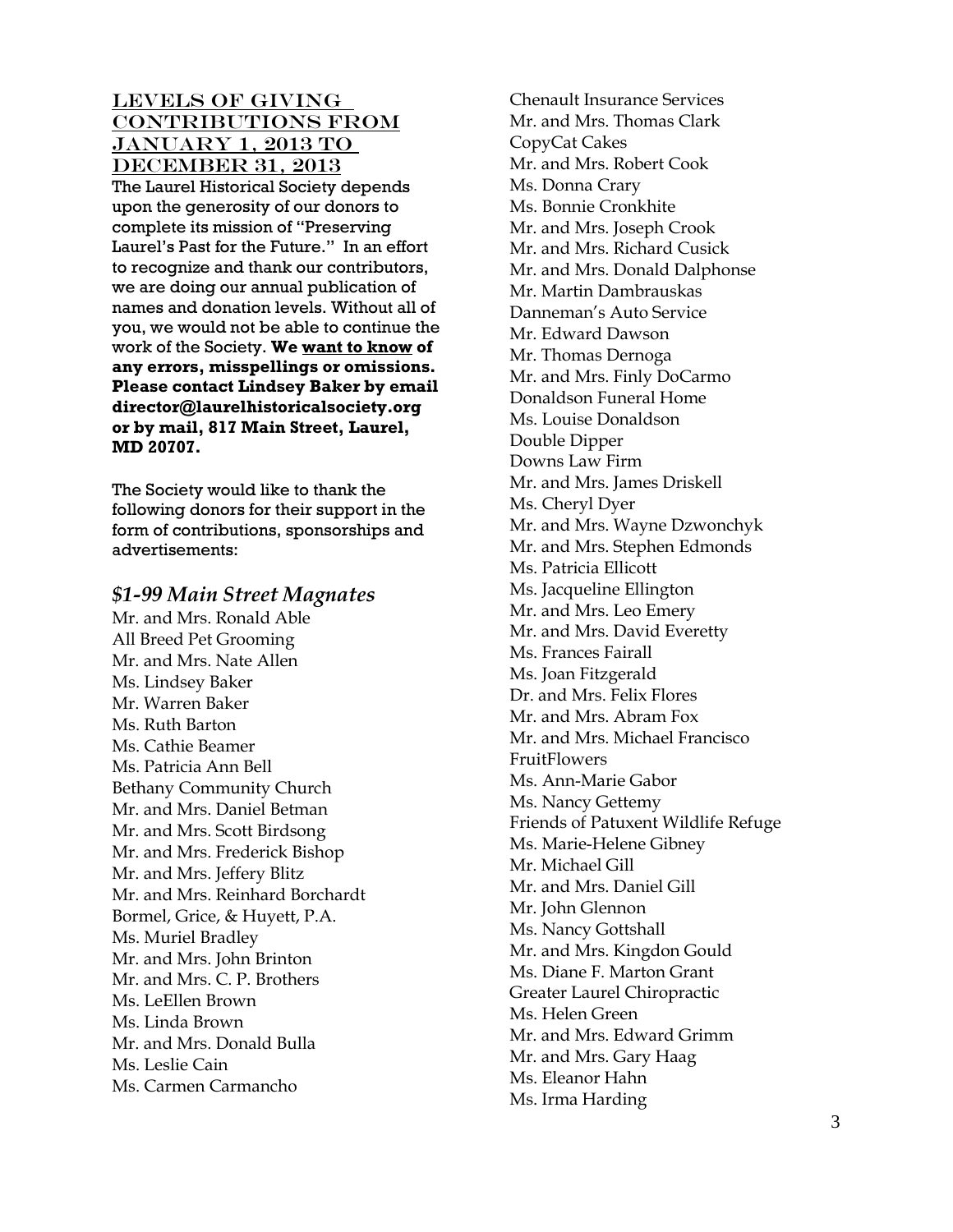Ms. Joan Harding Mr. and Mrs. Jay Herson Mr. Charles Hessler Hey, Red! Inc. Mr. and Mrs. Paul Hirt Mr. and Mrs. Joseph Hoolihan Mr. Doug Humphrey and Ms. Lisa Losito J. V. Painting Ms. Ann Lee Jackson Ms. Beverly Jacobs Lt. Col. and Mrs. Ronald Jacobs Ms. Marie Janios Ms. Noreen Javornik Ms. Mary Beth John Mr. and Mrs. Michael Johns Mr. and Mrs. John Kalie Keith's Treats and Eats Mr. and Mrs. Edward Kelliher Ms. Ruth Kent Ms. Shirli King Mr. John Kish Mr. Richard Kluckhuhn & Ms. Susan Peacock Mr. and Mrs. James Klumpner Mr. and Mrs. Michael Kreger Ms. Phoebe Kuck Ladies of Montpelier Wednesday Ladies Club Ms. Elizabeth Lammers and Ms. Evelyn Barton Latin Image Salon Ms. Mildred Latlief Laurel's Lock Shop Laurel Automotive Laurel Fuel Oil Heating Co., Inc Laurel Glass & Mirror Co. Laurel Tavern Donuts Laurel Temple #33 Pythian Sisters Law Office of Linda Brown Mr. and Mrs. Frank Lea Legends Group Mr. and Mrs. David Leight Mr. and Mrs. John Leis Mr. and Mrs. Scott Lilienthal Mr. and Mrs. Brian Loveless Ms. Patricia Lusk Mr. and Mrs. John Maestrelli

Mr. Gailian Magruder Mandarin House Mango's Grill Mr. Philip Marcus Mr. Steve Martin Ms. Susie Marucci Ms. Maryland Massey McGowan & Cecil, LLC Ms. Melanie McKnight Ms. Carol Meehan Mr. and Mrs. John Menard Ms. Barbara Mercurio Mr. and Mrs. Norman Merson Ms. Lorraine Miller Mr. and Mrs. Frank Mills Mr. and Mrs. Giles Mills Ms. Nancy Mitchell Mr. and Mrs. Robert Monniere Montgomery Cleaners Montpelier Arts Center Ms. Sidney Moore Jill Mooty, CPA Mr. Andrew Moxam Mr. and Mrs. Joseph Murchison Mr. C. Philip Nichols Jr. North Laurel Animal Hospital Nuzback's Optimum Health for Life Ms. Kathy Peterson Ms. Gloria Petrucci Mr. and Mrs. Herbert Phelps Ms. Penelope Phelps Mr. and Mrs. David Phillips Photography by Madison Mr. and Mrs. Austin Platz, Jr. PNC Financial Services Group Ms. Jane Pope Questors - Captain John Chapter Mr. Donald Quigley Mr. George Quigley Rainbow Florist & Delectables Red Hot and Blue Revere Bank Mr. Edward Ricks Ronel Associates Insurance Senator James R. Rosapepe Royal Custom Tailor & Tuxedo Ms. Helen Faye Rushing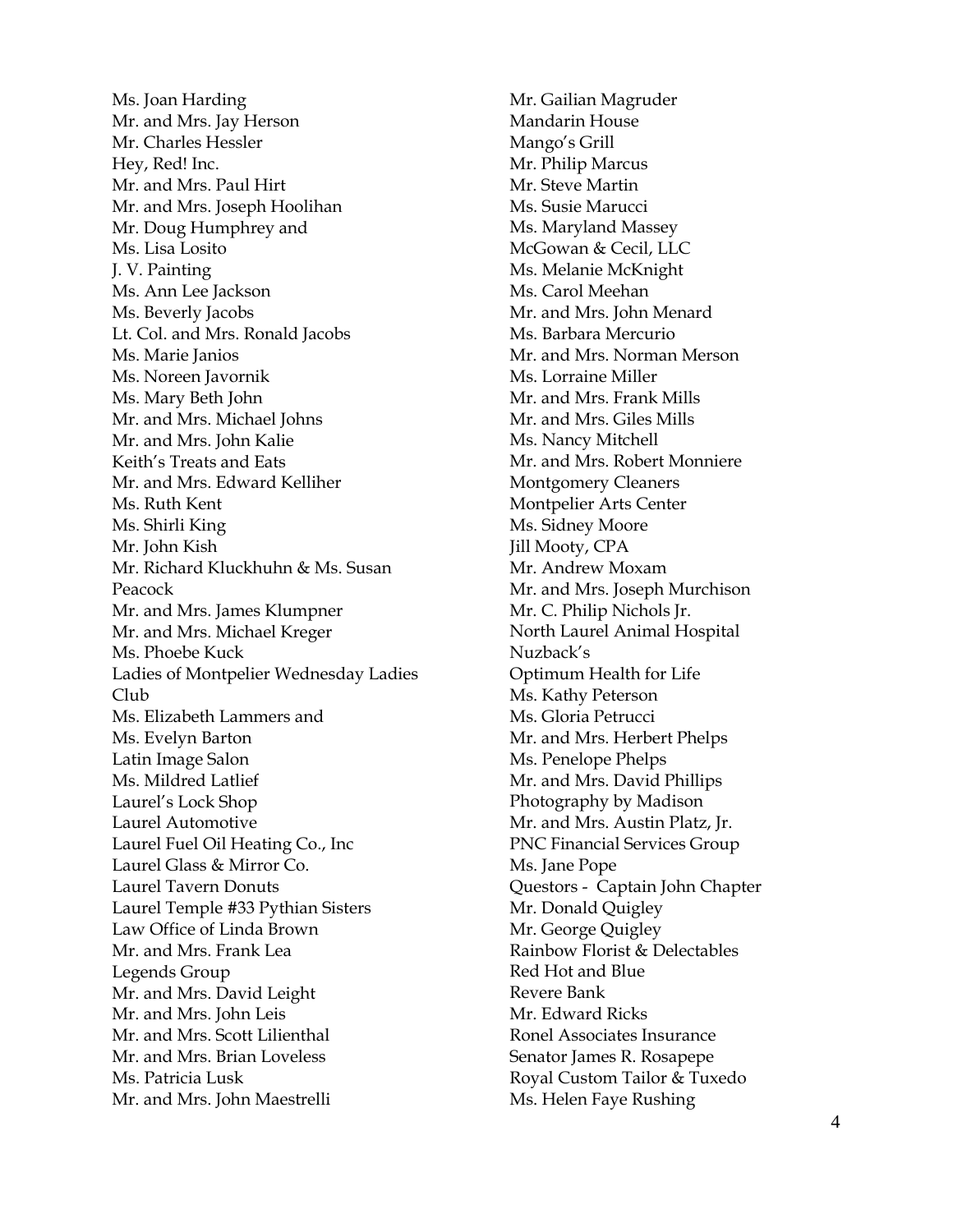Salute ' Italiano Restaurante Sabatelli's Golden Salon Mr. T. L. R. Scagliarini Schembari Family Dentistry Ms. Donna Schneider Mr. and Mrs. Stephen Scoville Sean Patrick's Pet Grooming and **Services** Mr. Clark Shaffer Mr. Roy Shiflet Mr. Zack Smith Soretti's Ethiopian Grill Sovereign Service Ms. Judy Shreve Mr. and Mrs. Walter Smallets Ms. Katherine Smith Sport Chevrolet, Randy Anastasi Ms. Lynn Sport Ms. Nancy Stevens Mr . and Mrs. Richard Stevick Ms. Diane Sullivan Tampico Grill Toucan Taco Mr. and Mrs. Joseph Tredway Ms. Ann Towne Ms. Susan Troccolo Ms. Viola Turley Ms. Virginia Underwood Mr. Frans A. Wagenberg Ms. Ann Wagner Ms. Pat Wagner Mrs. Nancy Warren Mr. and Mrs. William Wellford Ms. Elizabeth Welsh Ms. Kelley White Ms. Ann Whitehead Ms. Muriel Whitehead Ms. Kathryn Wilson Mr. and Mrs. Rick Wilson Ms. Betty Wingfield Ms. Scarlett Wirt Ms. Geraldine Wirt Mr. and Mrs. Rodney Young

### *\$100 -\$249 Patuxent River Patrons*

A. M. Kroop & Sons Ms. Amina Baig Mr. and Mrs. Michael Boivin Ms. Frances Brooks Mr. and Mrs. Ronald Calinger Ms. Edna Casula Mr. and Mrs. Gerald Chappell Ms. Elizabeth Citrin Community Insurance Services Cork 'N Bottle Mr. Wayne Cotton Mr. and Mrs. Steadman Crawford Mr. and Mrs. James Craze Ms. Mary Dresser Ms. Winifred Elder Executive Electrolysis Mr. Gordon Fowler Friends of Montpelier Mr. Bernard Gallagher Ms. Florence Hill Graff Ms. Marion Hoekstra Marilyn Johnson Design Studio Mr. and Mrs. Russell Jones Mr. and Mrs. Robert Kluckhuhn Ms. Joanna Kurtz Ms. Jhanna Levin Mr. and Mrs. Richard Long Maryland Association of History Museums Mr. John McGarry & Mrs. Jan L. Friskey Mr. and Mrs. James Mentall Mr. and Mrs. John Mima Minuteman Press Honorable Craig A. Moe Mr. and Mrs. Robert Moe Ms. Georgianna Morley Quatrefoil Associates Mr. and Mrs. Joseph Robison Ms. Virginia Scagliarini Ms. Phyllis Sczuka Ms. Sarah B. Shannon St. Mary of the Mills Church St. Philip's Episcopal Church Mr. and Mrs. C. Michael Walls Mr. and Mrs. William Watts Mrs. Leo Wilson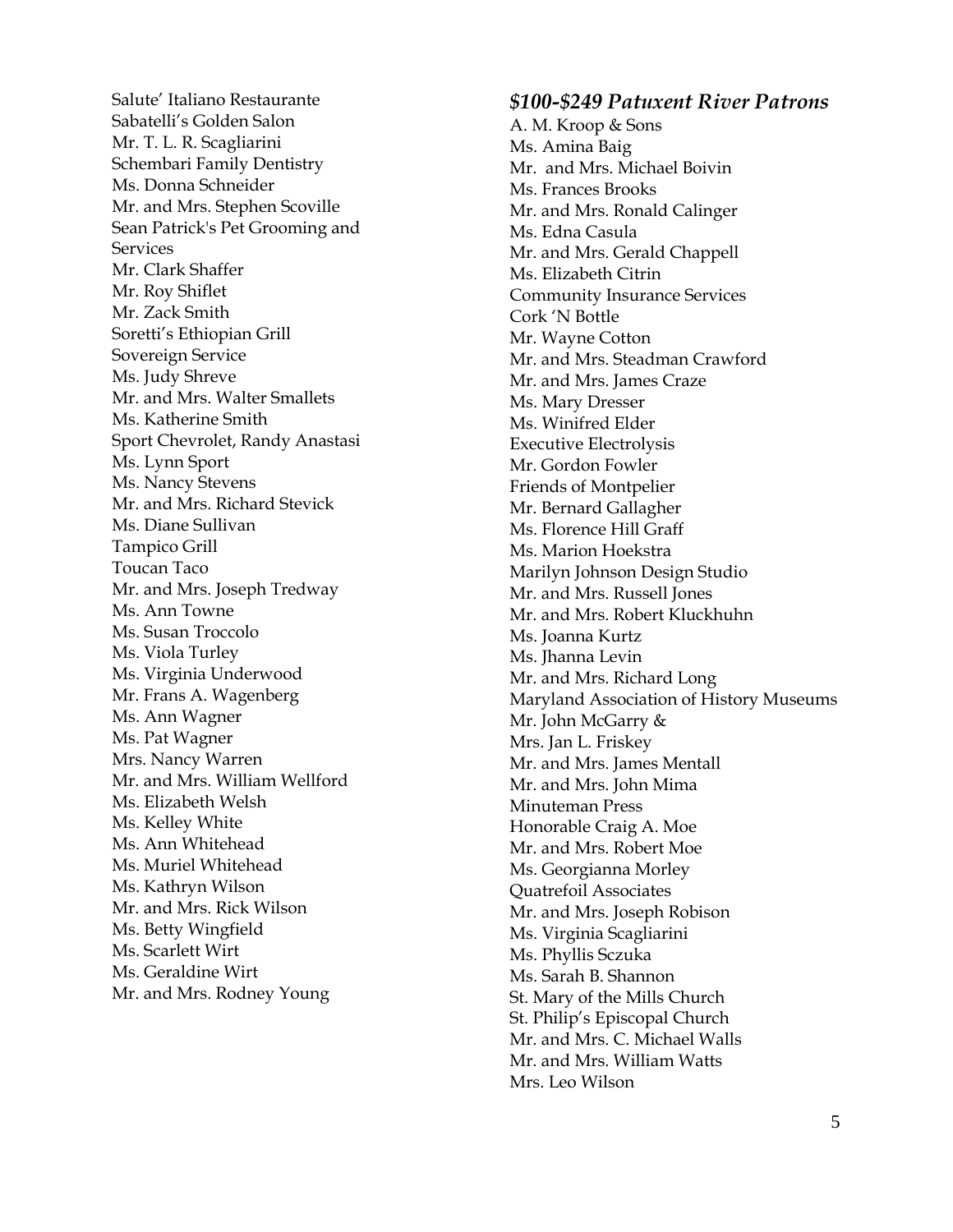### *\$250-\$499 Mill Town Advocates*

Mr. and Mrs. Randy Anastasi Mr. and Mrs. John Bowen Ms. Abby Chessler Mr. Robert DePietro Ms. Elinor Fong Laurel Properties Group, LLC The Leonard Group Mr. and Mrs. Michael Leszcz Mr. and Mrs. Warren Marton Akbar Masood, DDS Mr. and Mrs. George McCeney Mr. and Mrs. Louis Montesi Mr. and Mrs. Robert Newkirk Norfolk Southern via Erick Skrivseth Mr. and Mrs. James Ohlmacher Ms. Shari Pollard Mr. Russell Rzemien Mr. and Mrs. R. L. Thompson Mr. Paul Keller and Mrs. Frieda Weise

### *\$500-\$999 Grove Givers*

Academy Ford Sales Ms. Nan Wilma Benson Mr. Christopher Erdle Mr. and Mrs. Glenn Feagin Marlene and Jim Frazier Mr. and Mrs. Donald Henyon Mr. and Mrs. Stephen Hubbard Laurel Board of Trade Maryland Humanities Council Mrs. Paula Schumann Snow Hill Garden Club

## *\$1000+ Laurel Museum Leaders*

Mr. and Mrs. Tim Abell Dr. and Mrs. Richard J. Compton Mr. and Mrs. Lawrence Eldridge Main Street Pharmacy Maryland Historical Trust

Maryland Jockey Club Maryland Milestones/Anacostia Trails Heritage Area Maryland National Capital Park and Planning Commission Mayor and City Council of Laurel, Maryland Mr. and Mrs. James B. McCeney Miss Gertrude L. Poe Prince George's County Council Quatrefoil Associates Resource Enterprises, Inc. Kenneth Skrivseth and Karen Lubieniecki

## **2014 GALA UPDATE!**



*Travel in our time machine and spend An Evening in Lost Laurel in the Carriage Room at Laurel Park on April 12, 2014. Share memories of the Bay and Surf, photo booths, the Laurel Drive-in and maybe even some fashions from the Vogue Shop. We already have Main Street Pharmacy as a sponsor. Auction items so far include restaurant gift certificates, professional services (think lawyers), autographed books, sports memorabilia, and more. If you would like to be a sponsor, donate something for the auction, or advertise in our booklet, please contact the museum. Look for your invitation in mid-March.*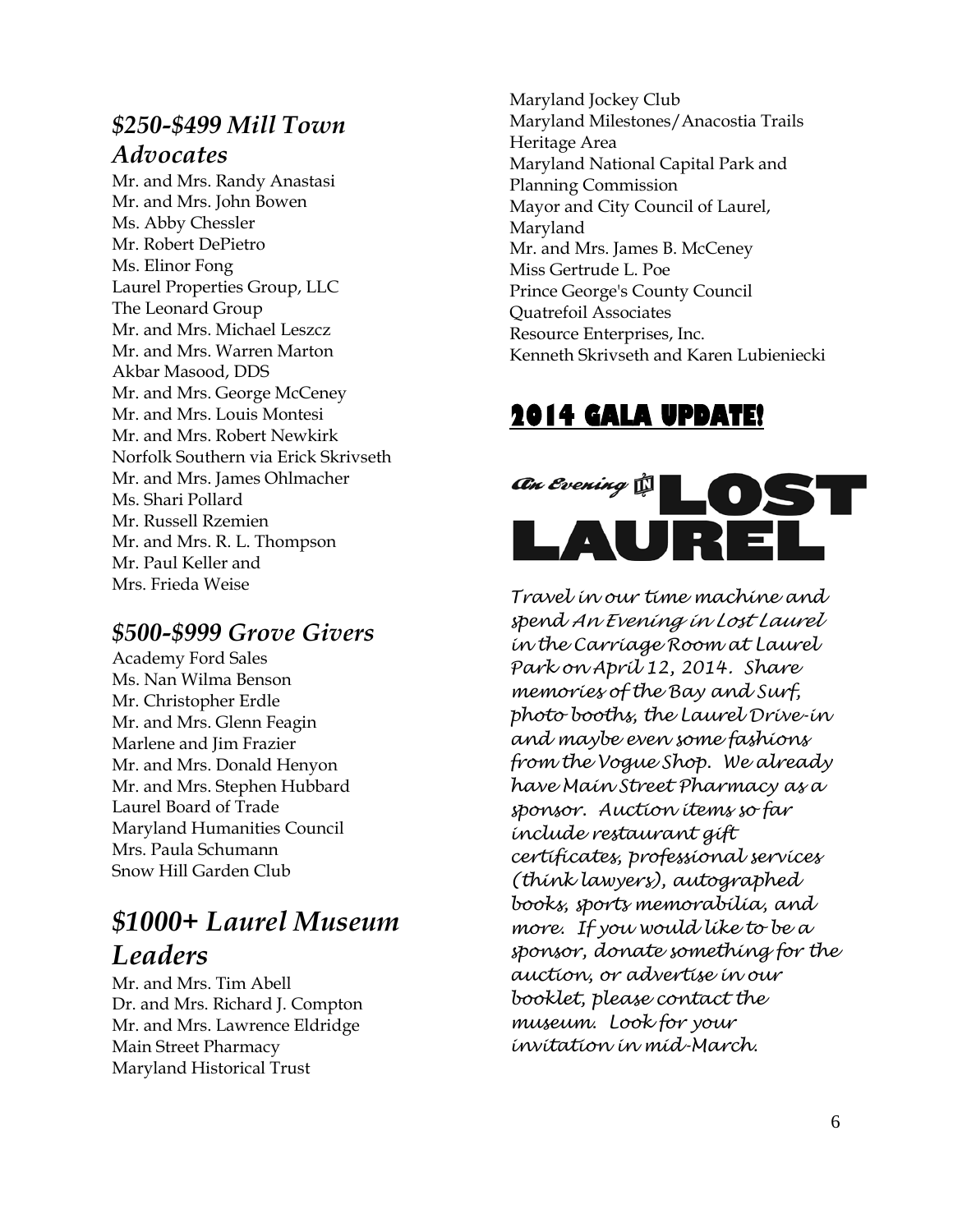

## **VISITORS ENJOY A SUCCESSFUL HOLIDAY HOUSE**

### **TOUR**

Submitted by Margie McCeney, Co-Chair

Neither rain, sleet, nor snow could keep the crowds from our biennial house tour. Whatever made all those people willing to face the wintry weather (wanting to see inside homes or maybe it was refreshments at the Women's Club), we are grateful. And of course, the tour would not be possible without the generosity of the people who are willing to open their doors. Thank you to the following homes and churches: Linda Armstrong & Steve Hargst, Clayton Cooper & Diego Difuentes, the Laurel Woman's Club, Margaret Miller, the Pallotine Missionary Sisters, St. Mark's United Methodist Church, and Betsy Welsh. This year we had more support than ever from local businesses advertising in the tour booklet. Advertisers included: Gary's Automotive Service Center, Community Insurance Services, Donaldson Funeral Home, Downs Law Firm, Latin Image Salon, Laurel Board of Trade, Councilwoman Mary Lehman, Maryland Milestone, Minuteman Press, Poist Gas, St. Philips Episcopal Church, Randy Anastasi/Sport Automotive, Linda M Brown, Attorney at Law, Cork 'n Bottle Liquors, Crossfit, The Crystal Fox, Curry Leaf, Debz New Look, Executive Electrolysis, Greater Laurel Chiropractic,

Hey, Red!, A.M Kroop & Sons, Laurel Fuel Oil and Heating Co., Laurel Glass & Mirror Co., Laurel Health Food, Laurel Mill Playhouse, Laurel's Lock Shop, Councilman Mike Leszcz, Main Street Pharmacy, McGowan & Cecil, LLC, Pearl Dental Center of Laurel Lakes, PNC Bank, R. L. Thompson Electrical Contractor, Rainbow Florist and Delectables, Resource Enterprises, Inc., Revere Bank, Royal Custom Tailor and Tuxedo, Schembari Family Dentistry, Sean Patrick's Pet Spa, Sports Card Heroes, Tails on Trails Pet Sitting and Dog Walking, Toucan Taco, and last, but not least, Wicked Killa Ink Tattoo & Piercing Studio. Please patronize our business supporters! If you are interested in having your home or business on the tour in 2015, let us know. We'd love to have you!

### **MUSEUM NEWS**

Submitted by Marlene Frazier

The Museum has received some interesting donations recently. In addition to the Laurel Leaders that the library gave us last year, we recently picked up a trove of photos and records of the Library's history. An EBay purchase yielded a photo of a World War I military unit while it was stationed at Camp Laurel on the grounds of the Laurel Race Track, and Stuart Hurtt donated a wonderful framed, hand drawn plat of land holdings in the City of Laurel.

*Our new exhibit, "Lost and Found Laurel" runs thru December 2014. Stop in and see what all the buzz is about! The Laurel Museum is open Wedns and Fridays 10 AM - 2 PM, and Sundays 1 - 4 PM and is free. Visits by school groups and tours over 10 people can be scheduled on other days by appointment. The John Brennan Research Library is open Mondays by appointment. For more info: laurelhistoricalsociety.org*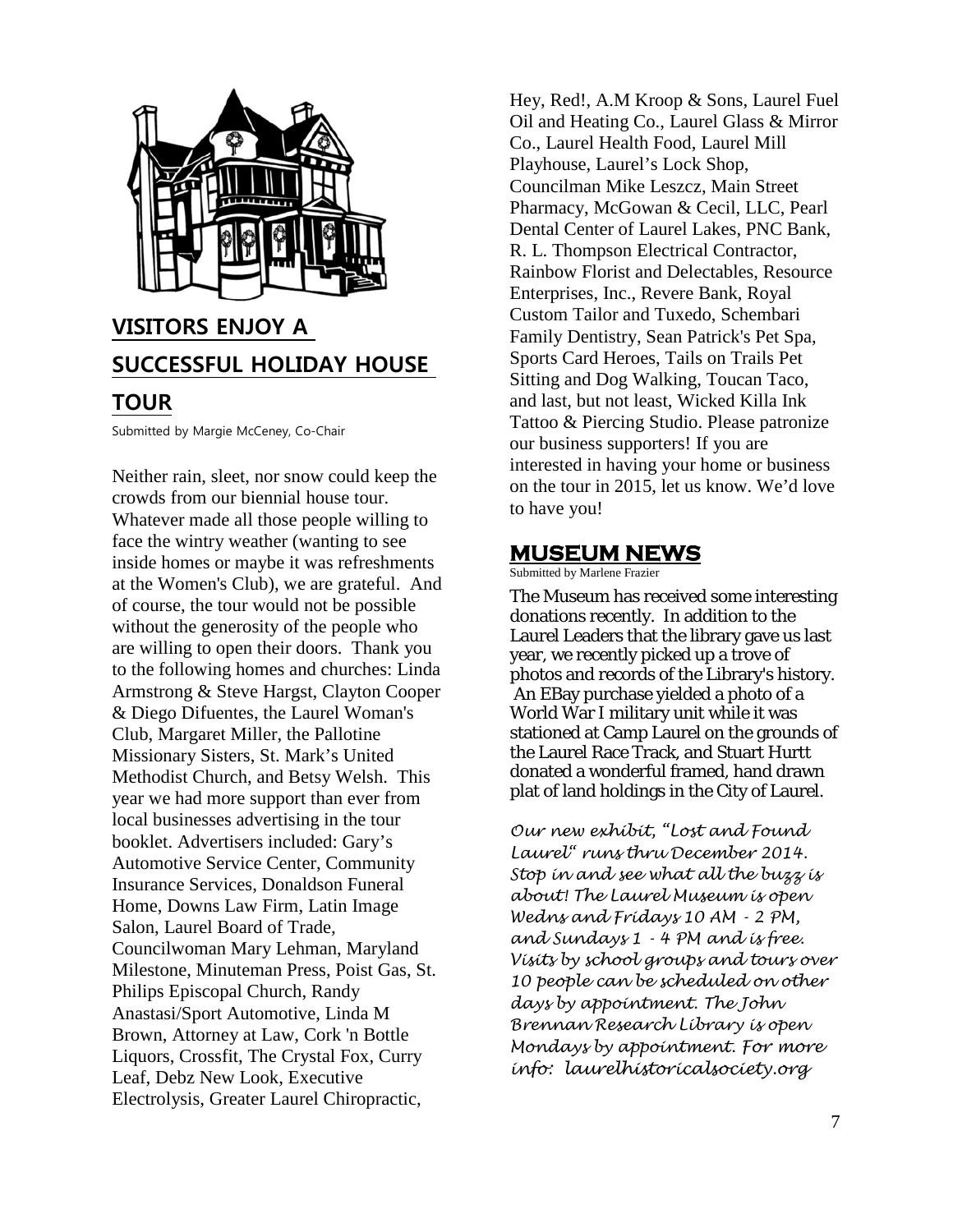### **MEMBER NEWS**

Please welcome our new members: Shawn Dowling Pat Farmer Kim and Jeff Jones Donald Krizek Lou & Diane Mezzanotte Christy and Ezra Richter Donna Schneider (Lifetime Member) Judy Shreve Bill & Grace Stanton Elisa Ulino

We are happy to have you!

### **Welcome New Volunteers**

No one this time; how about you!

### **Volunteers Needed!**

The Laurel Historical Society is in need of volunteers for Sundays (1 pm - 4 pm) and Fridays (10 am - 2 pm) at the Laurel Museum. Volunteers are needed to serve as docents and/or handle gift shop sales. Training is provided.

Volunteers are also needed to help with the Science in the Summer camp scheduled for August 4th - 15th. This is a free science education program that helps elementary school children "grow into science." The camp will be held at the Laurel Municipal Pool Meeting Room, which is across the street to the left of the museum. Volunteer duties include helping move items to and from the camp site, assisting with registration, helping with setup of experiments, assisting children with activities and helping clean up experiment areas. For more information, please contact Monica at assist@laurelhistoricalsociety or 301-725- 7975.

Please consider joining other volunteers for our monthly luncheons at local restaurants. Dates and times are emailed to volunteers. Bon appétit!

### **Museum Shop News**

Many thanks to all who made our Holiday Open House a success! We had plenty of visitors to the Museum and shop. Thank you for your support. Don't forget that you can find many of our shop items online. Check out the online shop at laurelhistoricalsociety.org/shop.



### **Children's Corner**

Diven's Den features stations for kids. The "den" is located on the lower level of the museum. Bring the kids for a tour and some fun!

We will again sponsor "Science in the Summer" for elementary age school children in August. Registration information soon. Please keep this in mind for the kids and grandkids this summer!

### **Volunteer Luncheons**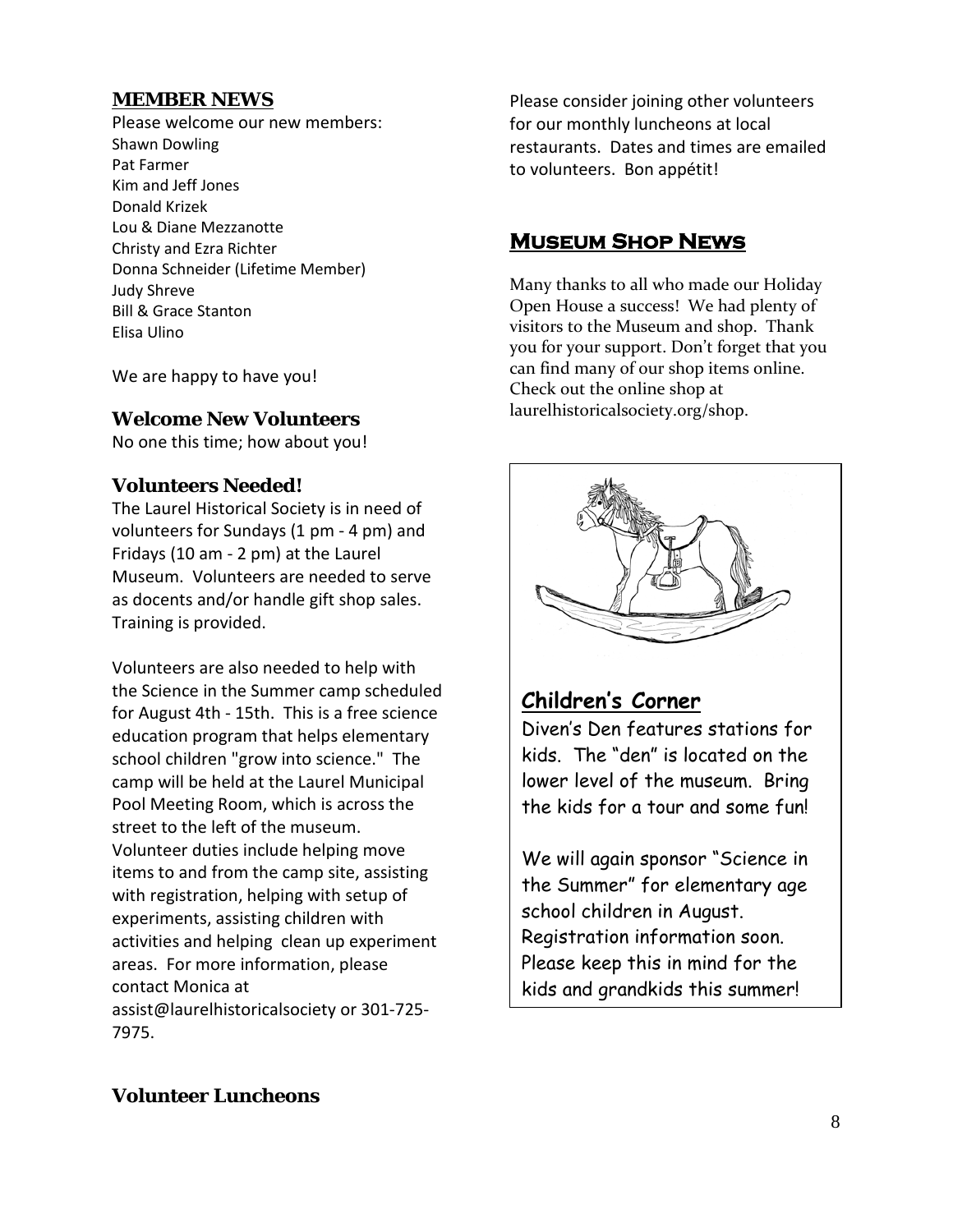**Vi Turley and Jane Bulla Named LHS Volunteers of the Year**



The Laurel Historical Society Volunteers of the Year were named at our annual Volunteer Appreciation Event. This year we honored Vi and Jane, two of our volunteers who work quite well as a team. Together they are a force to be reckoned with and are always happy to help in whatever way they are needed. Vi and Jane give great tours, are a dynamic duo in the shop, and are a great help with mailing among other things! Thank you Vi and Jane for your invaluable help with the LHS!



*"Lets Take a Walk" by Betty Compton will be continued in the next several issues of the Laurel Light! Stay tuned.*

#### **SHARE YOUR MEMORIES**

We would love to have your story ideas particularly for the *Did You Know* and *My Memories of Laurel* sections of the newsletter! Please email The Laurel Light editor, Jeanie Anastasi at jmanastasi@verizon.net with your comments, suggestions or story ideas. Thank you!

#### **BECOME A MEMBER**

Are you reading this newsletter but not a member? We'd love for you to join!

Membership enables the Society to:

- Sustain the Laurel Museum
- Research Laurel history
- Preserve artifacts
- House a research library
- Host special children's events
- Develop educational materials for schools and scout groups

Membership benefits include:

- Quarterly Newsletter with articles about Laurel history, museum exhibits and programs
- Member's only events
- Members only discount in the museum shop
- Discounts on LHS events, including our annual gala
- Contributing to the preservation of Laurel's past and present for future generations

Join today by visiting laurelhistoricalsociety.org.